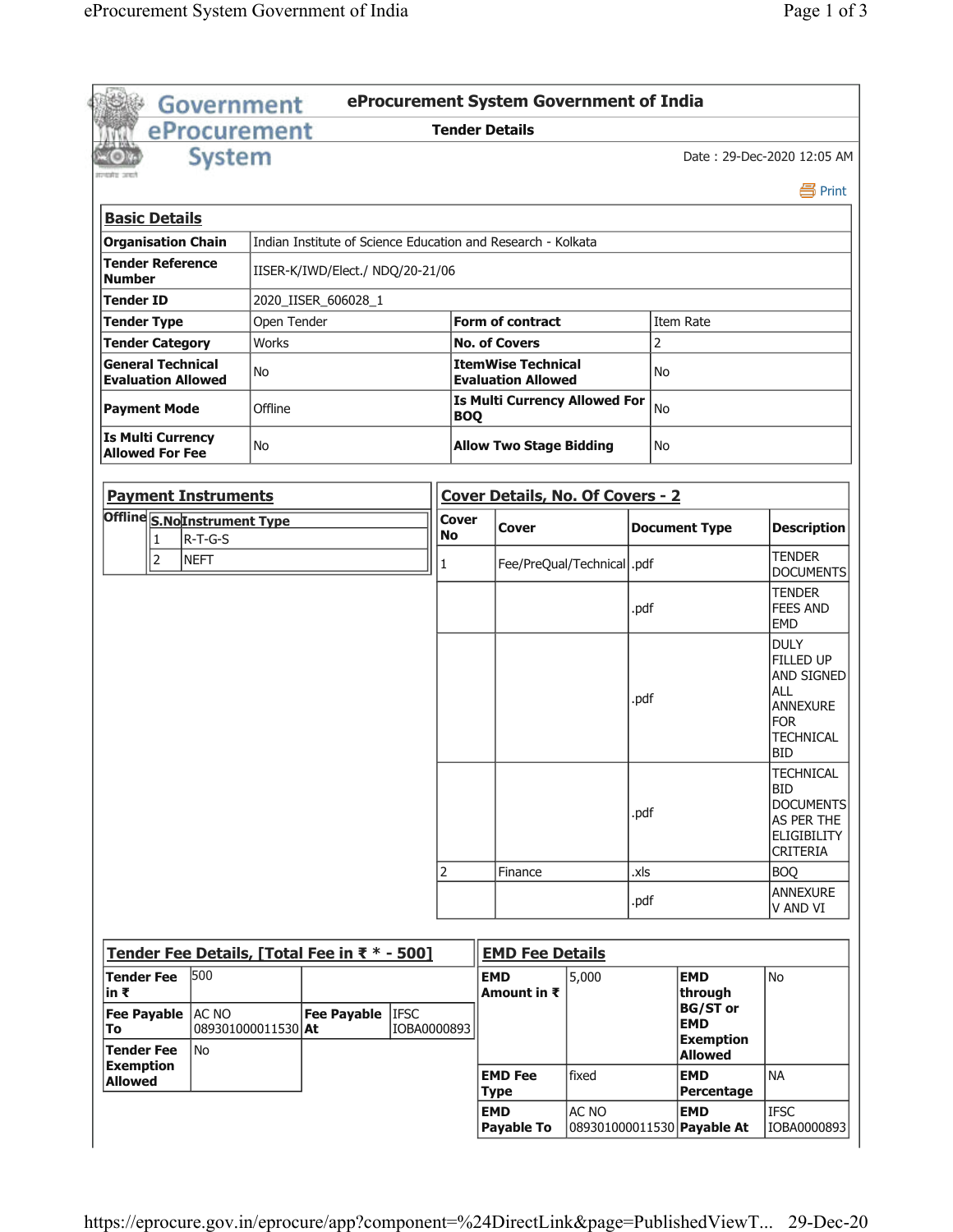| <b>Work /Item(s)</b>                                    |            |                           |                                                                                             |                      |                           |                    |                                             |                                 |                                 |                      |  |  |
|---------------------------------------------------------|------------|---------------------------|---------------------------------------------------------------------------------------------|----------------------|---------------------------|--------------------|---------------------------------------------|---------------------------------|---------------------------------|----------------------|--|--|
| Title                                                   |            |                           | IISER-K/IWD/Elect./ NDQ/20-21/06                                                            |                      |                           |                    |                                             |                                 |                                 |                      |  |  |
| <b>Work Description</b>                                 |            |                           | Establishment of LT Service Connection for ND Type Quarters at Haringhata Farm, Govt. of WB |                      |                           |                    |                                             |                                 |                                 |                      |  |  |
| <b>Pre Qualification</b><br><b>Details</b>              |            |                           | Please refer Tender documents.                                                              |                      |                           |                    |                                             |                                 |                                 |                      |  |  |
| <b>Independent External</b><br><b>Monitor/Remarks</b>   |            | <b>NA</b>                 |                                                                                             |                      |                           |                    |                                             |                                 |                                 |                      |  |  |
| <b>Show Tender Value in</b><br><b>Public Domain</b>     |            | <b>No</b>                 |                                                                                             |                      |                           |                    |                                             |                                 |                                 |                      |  |  |
| Tender Value in ₹                                       |            | 0.00                      |                                                                                             |                      | <b>Product Category</b>   |                    |                                             | Electrical Works   Sub category |                                 | <b>NA</b>            |  |  |
| <b>Contract Type</b>                                    |            | Tender                    |                                                                                             |                      | <b>Bid Validity(Days)</b> |                    | 120                                         | <b>Period Of Work(Days)</b>     |                                 | 60                   |  |  |
| <b>Location</b>                                         |            | IISER KOLKATA             |                                                                                             | Pincode              |                           |                    | 741246                                      | <b>Pre Bid Meeting Place</b>    |                                 | <b>NA</b>            |  |  |
| <b>Pre Bid Meeting</b><br><b>Address</b>                |            | <b>NA</b>                 | <b>Pre Bid Meeting Date</b>                                                                 |                      |                           |                    | <b>NA</b>                                   | <b>Bid Opening Place</b>        |                                 | <b>IISER KOLKATA</b> |  |  |
| <b>Should Allow NDA</b><br><b>No</b><br><b>Tender</b>   |            |                           | <b>Allow Preferential</b><br><b>Bidder</b>                                                  |                      |                           | <b>No</b>          |                                             |                                 |                                 |                      |  |  |
| <b>Critical Dates</b>                                   |            |                           |                                                                                             |                      |                           |                    |                                             |                                 |                                 |                      |  |  |
| <b>Publish Date</b>                                     |            |                           |                                                                                             | 29-Dec-2020 03:00 PM |                           |                    | <b>Bid Opening Date</b>                     |                                 |                                 | 14-Jan-2021 11:00 AM |  |  |
| Document Download / Sale Start<br><b>Date</b>           |            |                           | 29-Dec-2020 03:00 PM                                                                        |                      |                           |                    | Document Download / Sale End<br><b>Date</b> |                                 |                                 | 12-Jan-2021 04:00 PM |  |  |
| <b>Clarification Start Date</b>                         |            |                           | <b>NA</b>                                                                                   |                      |                           |                    | <b>Clarification End Date</b><br><b>NA</b>  |                                 |                                 |                      |  |  |
| <b>Bid Submission Start Date</b>                        |            |                           | 29-Dec-2020 04:00 PM                                                                        |                      |                           |                    | <b>Bid Submission End Date</b>              |                                 |                                 | 12-Jan-2021 04:00 PM |  |  |
| <b>Tender Documents</b><br><b>NIT</b>                   |            |                           |                                                                                             |                      |                           |                    |                                             |                                 |                                 |                      |  |  |
| <b>Document</b>                                         |            | <b>S.No Document Name</b> |                                                                                             |                      |                           | <b>Description</b> |                                             |                                 | <b>Document</b><br>Size (in KB) |                      |  |  |
|                                                         | 11         | Tendernotice_1.pdf        |                                                                                             |                      |                           | NIT                | 1024.93                                     |                                 |                                 |                      |  |  |
| <b>Work Item</b><br><b>Documents</b>                    |            | <b>S.No Document Type</b> | <b>Document Name</b>                                                                        |                      |                           |                    | <b>Description</b>                          |                                 |                                 |                      |  |  |
|                                                         | <b>BOQ</b> |                           |                                                                                             | BOQ 636938.xls       |                           |                    |                                             | BOO                             |                                 | 296.00               |  |  |
| <b>Auto Extension Corrigendum Properties for Tender</b> |            |                           |                                                                                             |                      |                           |                    |                                             |                                 |                                 |                      |  |  |

| TAUTO EXTENSION COFFIGENTIUM PRODEFTIES FOR TENGER |                                                    |                                     |  |  |
|----------------------------------------------------|----------------------------------------------------|-------------------------------------|--|--|
|                                                    | <b>Iteration</b> No. of Bids less than or equal to | Tender gets extended to No. of days |  |  |
|                                                    |                                                    |                                     |  |  |

| <b>Bid Openers List</b> |                                  |                        |                             |  |  |  |
|-------------------------|----------------------------------|------------------------|-----------------------------|--|--|--|
| <b>S.No</b>             | <b>Bid Opener Login Id</b>       | <b>Bid Opener Name</b> | Certificate Name            |  |  |  |
| 1                       | chinmay.sarkar@iiserkol.ac.in    | <b>CHINMAY SARKAR</b>  | <b>CHINMAY SARKAR</b>       |  |  |  |
| 2.                      | partha.banerjee@ijserkol.ac.in   | <b>PARTHA BANERJEE</b> | <b>PARTHA BANERJEE</b>      |  |  |  |
| 3                       | sunitabasak@iiserkol.ac.in       | SUNITA BHATTACHARJEE   | <b>SUNITA BHATTACHARJEE</b> |  |  |  |
|                         |                                  |                        |                             |  |  |  |
|                         | <b>Tender Inviting Authority</b> |                        |                             |  |  |  |

| <b>Name</b>    | SE IWD                                                   |  |
|----------------|----------------------------------------------------------|--|
| <b>Address</b> | I Mohanpur Campus, Mohanpur - 741246, Nadia, West Bengal |  |
|                |                                                          |  |

## **Tender Creator Details**

Created By PARTHA BANERJEE